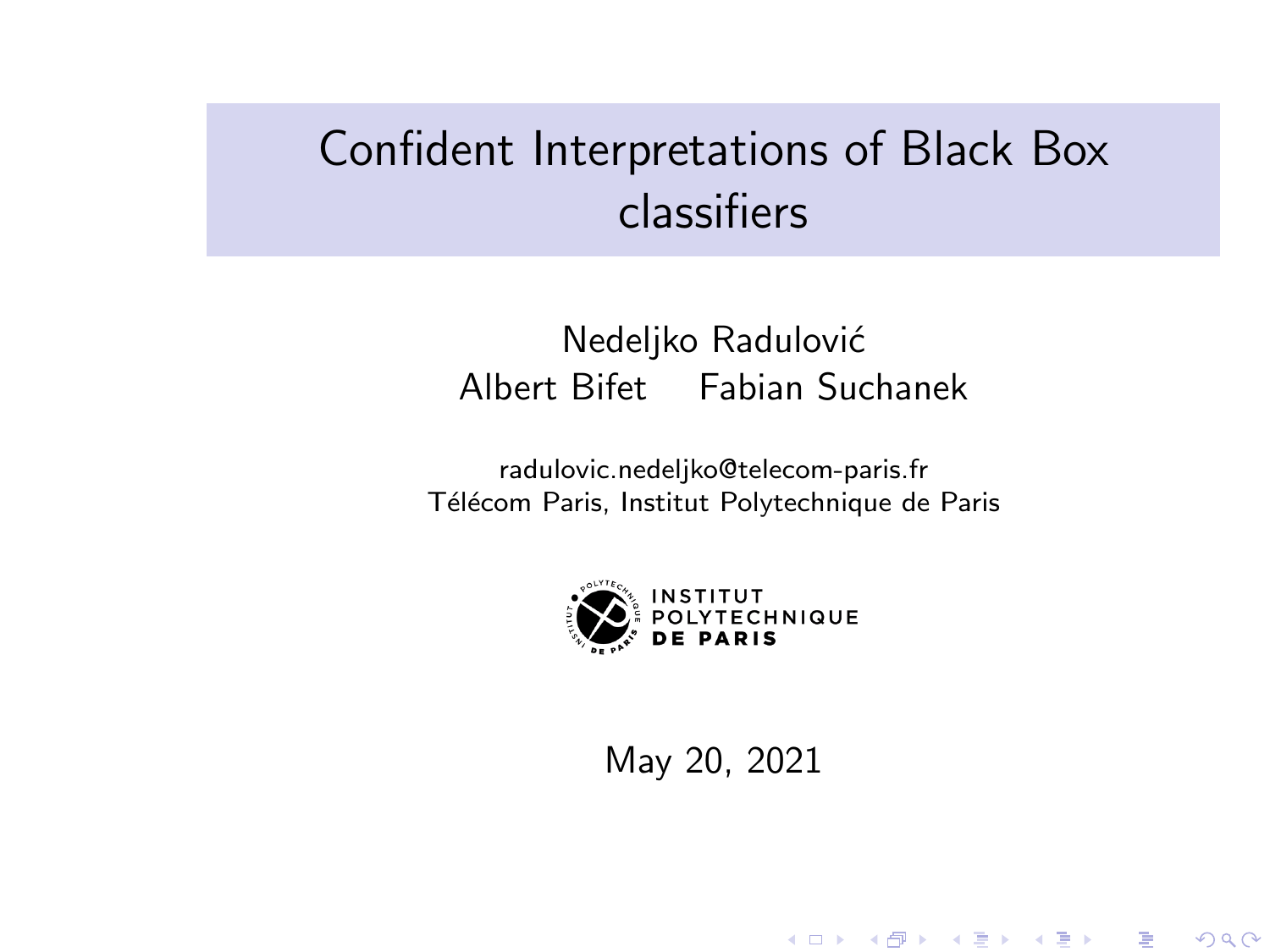## <span id="page-1-0"></span>Use case scenario

#### [Introduction](#page-1-0)

[Related Work](#page-4-0)

STACI: Surrogate Trees for A posteriori Confident [Interpretations](#page-6-0)

**[Experimental](#page-12-0)** results

[Summary](#page-18-0)

#### Use Neural Network to answer a loan request

Age: 47 Job: technician Martial status: married education: professional course Has credit in default: No Has housing credit: Yes Has personal loan: Unknown Yearly income: 30,000.00 Contract: CDD Tenant: Yes Children: 2

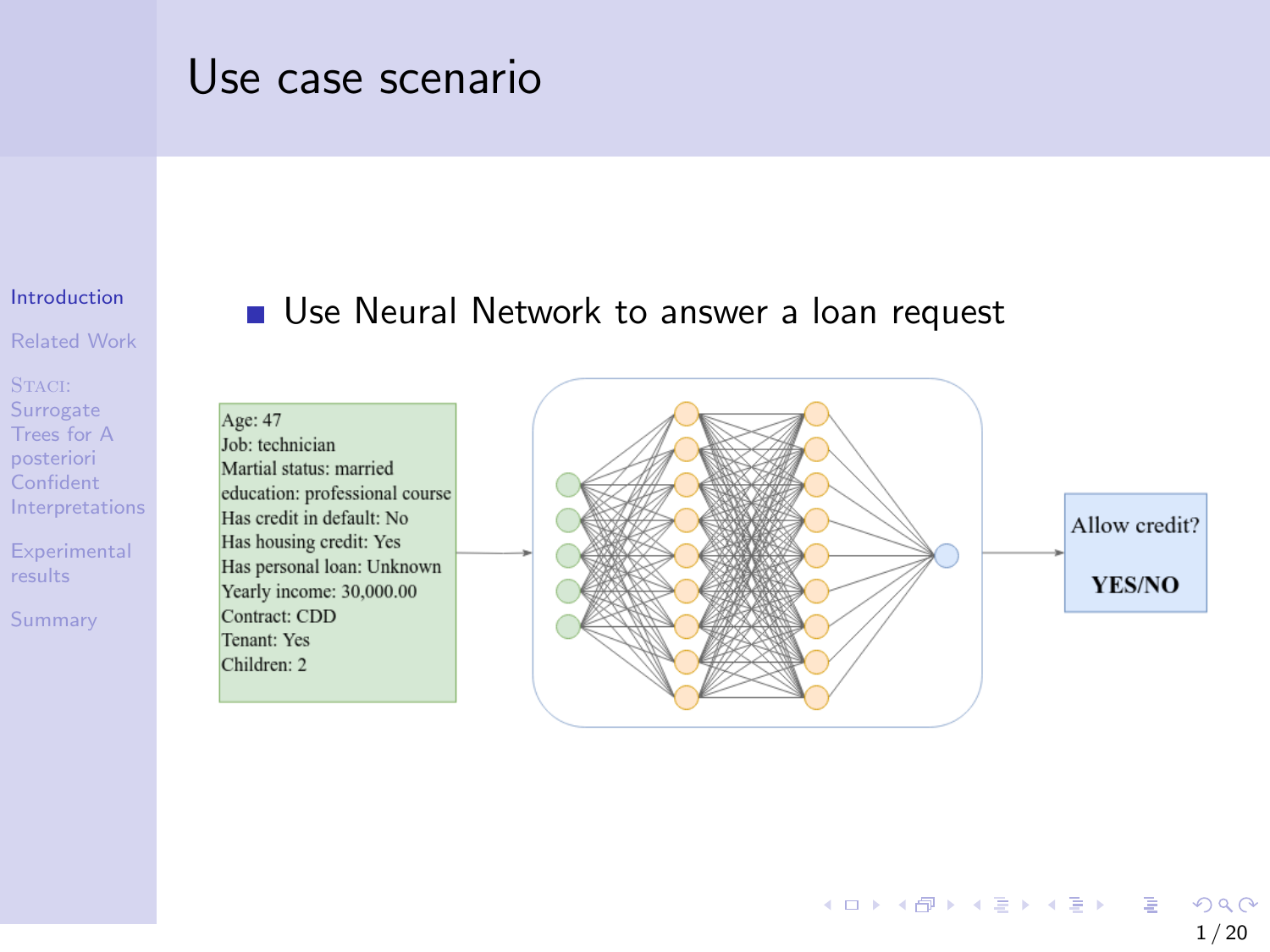## Use case scenario

#### **[Introduction](#page-1-0)**

[Related Work](#page-4-0)

STACI: Surrogate Trees for A posteriori Confident [Interpretations](#page-6-0)

**[Experimental](#page-12-0)** results

[Summary](#page-18-0)

Age: 47 Job: technician Martial status: married education: professional course Has credit in default: No Has housing credit: Yes Has personal loan: Unknown Yearly income: 30,000.00 Contract: CDD Tenant: Yes Children: 2

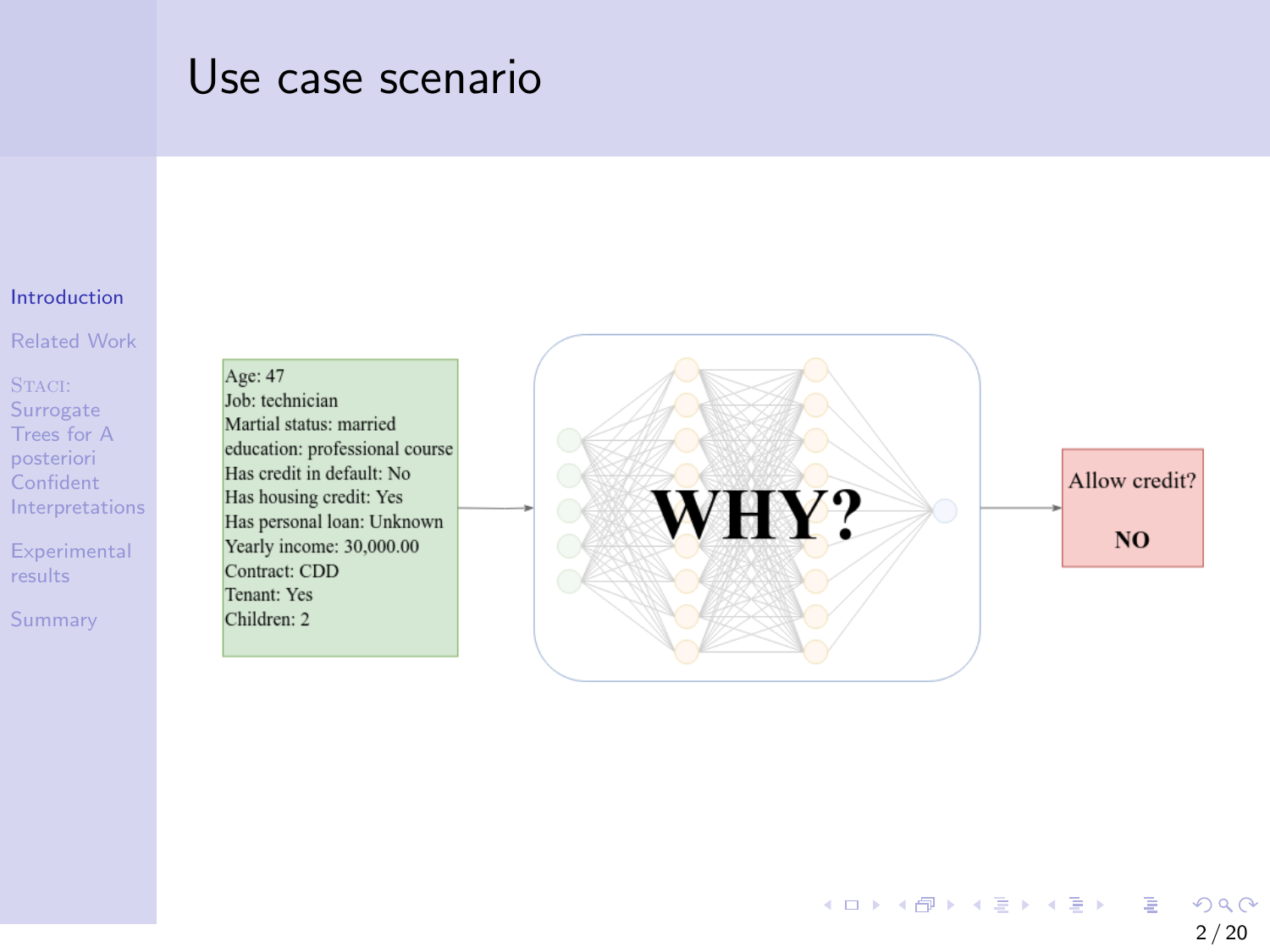## Explainable Artificial Intelligence



イロト イ団 トイミト イミト 目  $QQ$  $3/20$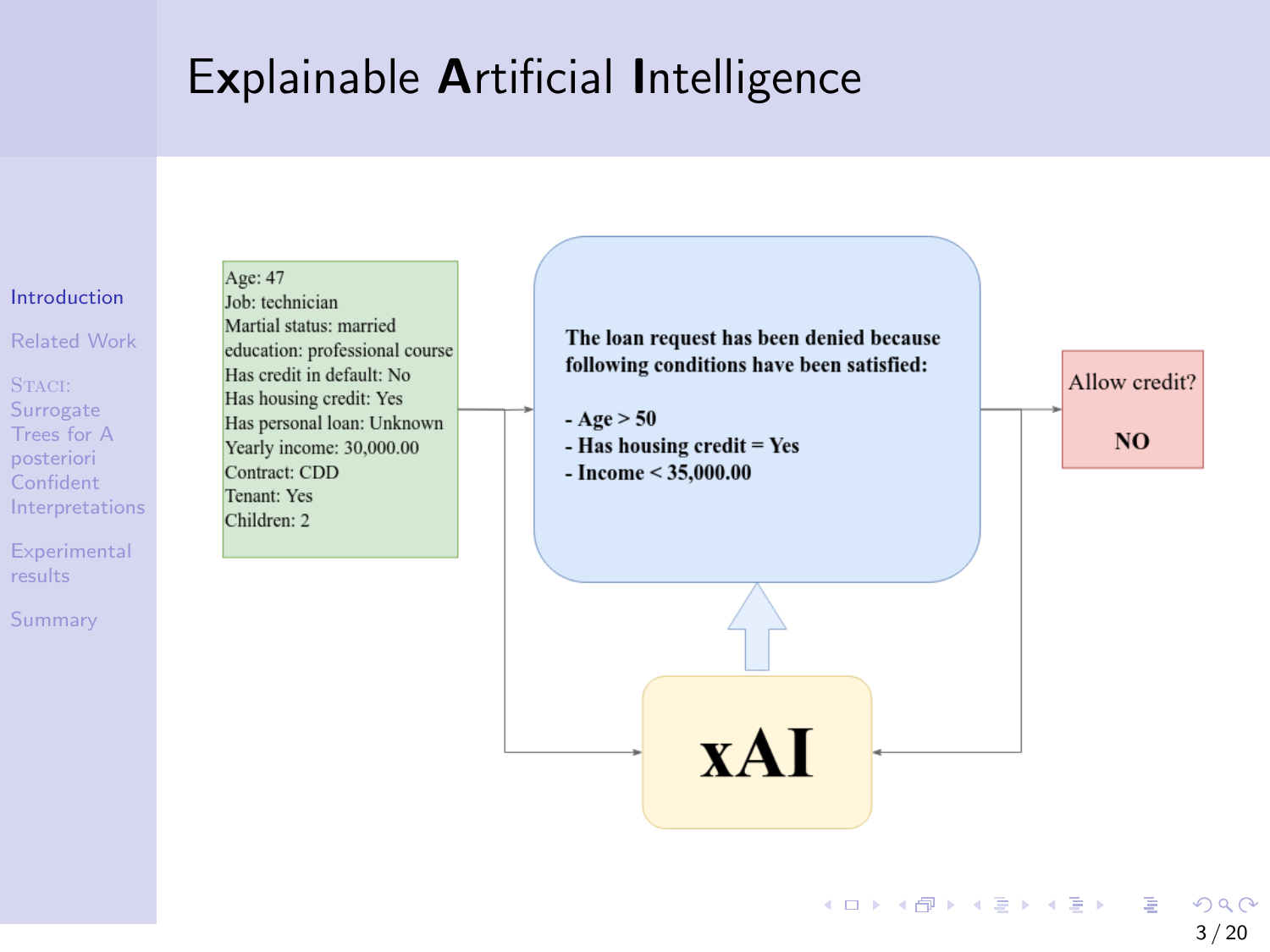## <span id="page-4-0"></span>Related work

#### [Introduction](#page-1-0)

#### [Related Work](#page-4-0)

STACI: Surrogate Trees for A posteriori Confident [Interpretations](#page-6-0)

**[Experimental](#page-12-0)** results

[Summary](#page-18-0)

### Building already interpretable models : Decision trees, Rule-based models and linear models





#### Decision Tree Rule based model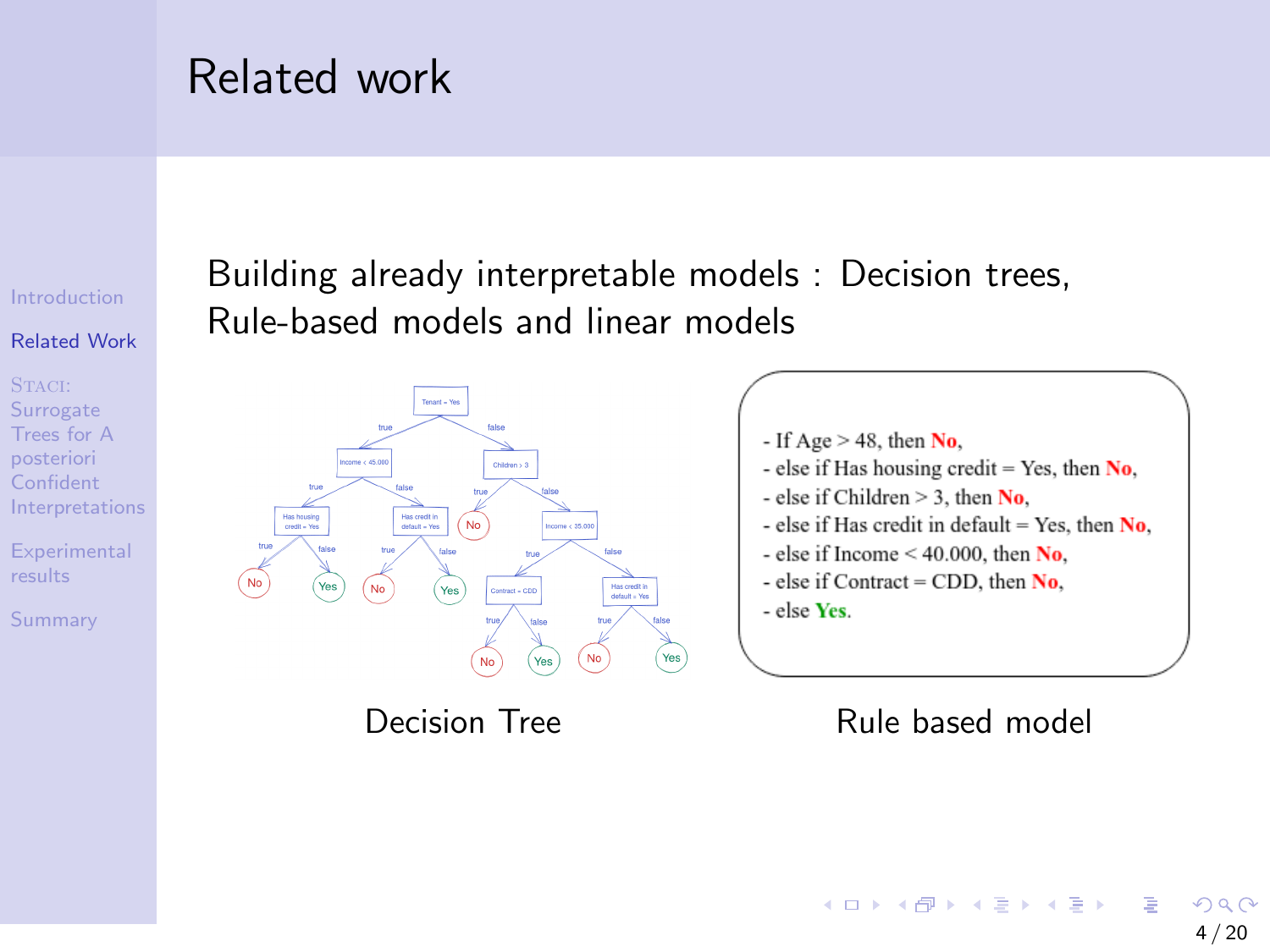## Related work

Post-hoc interpretability: Building surrogate interpretable models

Local models: LIME [\[1\]](#page-19-0), Anchors [\[2\]](#page-19-1), SHAP [\[3\]](#page-19-2) Global models: TREPAN [\[4\]](#page-19-3), DTExtract [\[5\]](#page-20-0)



[Introduction](#page-1-0)

#### [Related Work](#page-4-0)

STACI: Surrogate Trees for A posteriori Confident [Interpretations](#page-6-0)

**[Experimental](#page-12-0)** results

[Summary](#page-18-0)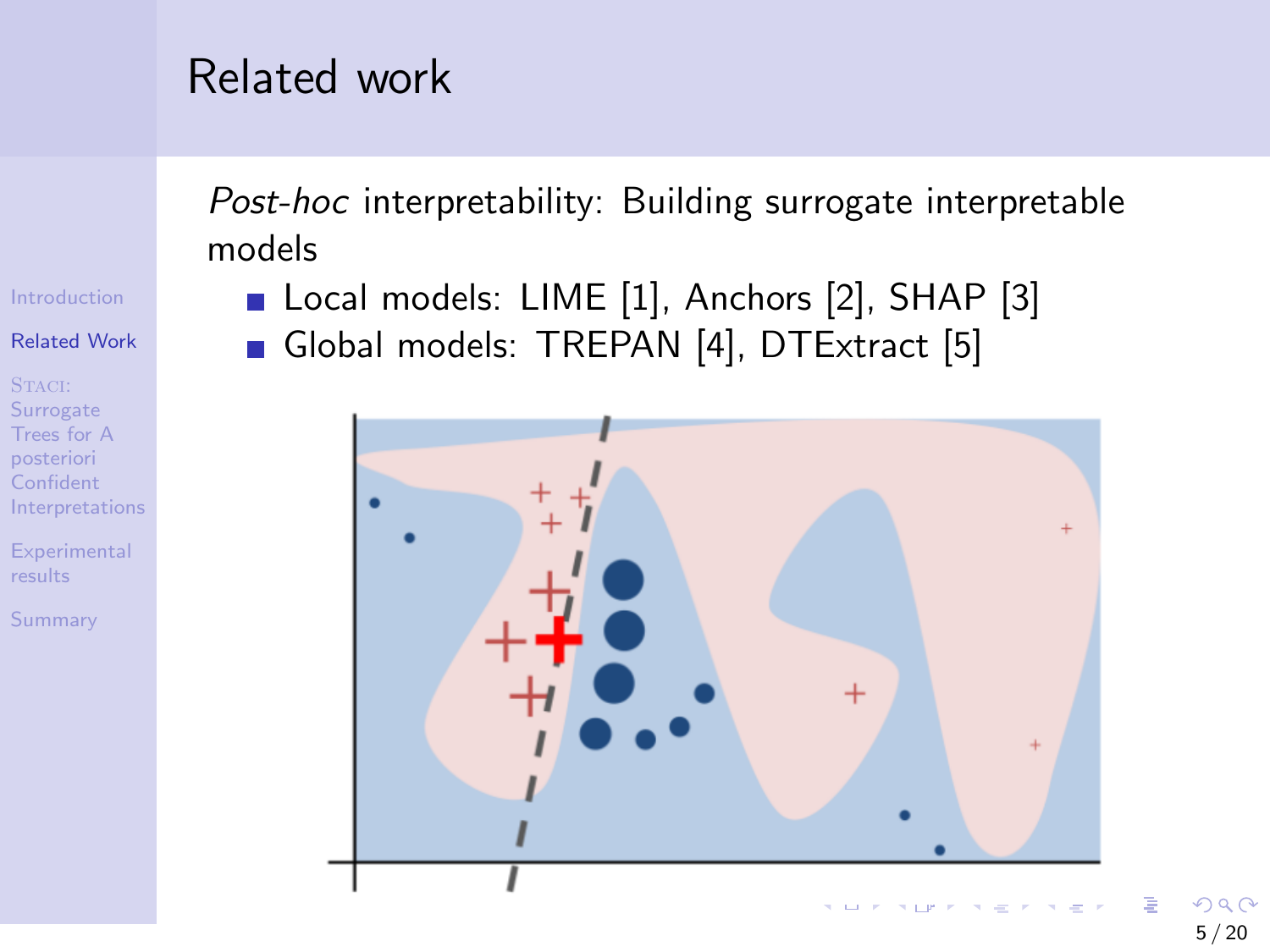## <span id="page-6-0"></span>Approximation using interpretable model

[Introduction](#page-1-0)

[Related Work](#page-4-0)

STACI: **Surrogate** Trees for A posteriori Confident [Interpretations](#page-6-0)

**[Experimental](#page-12-0)** results

[Summary](#page-18-0)



Black box model decision boundary



Interpretable model approximation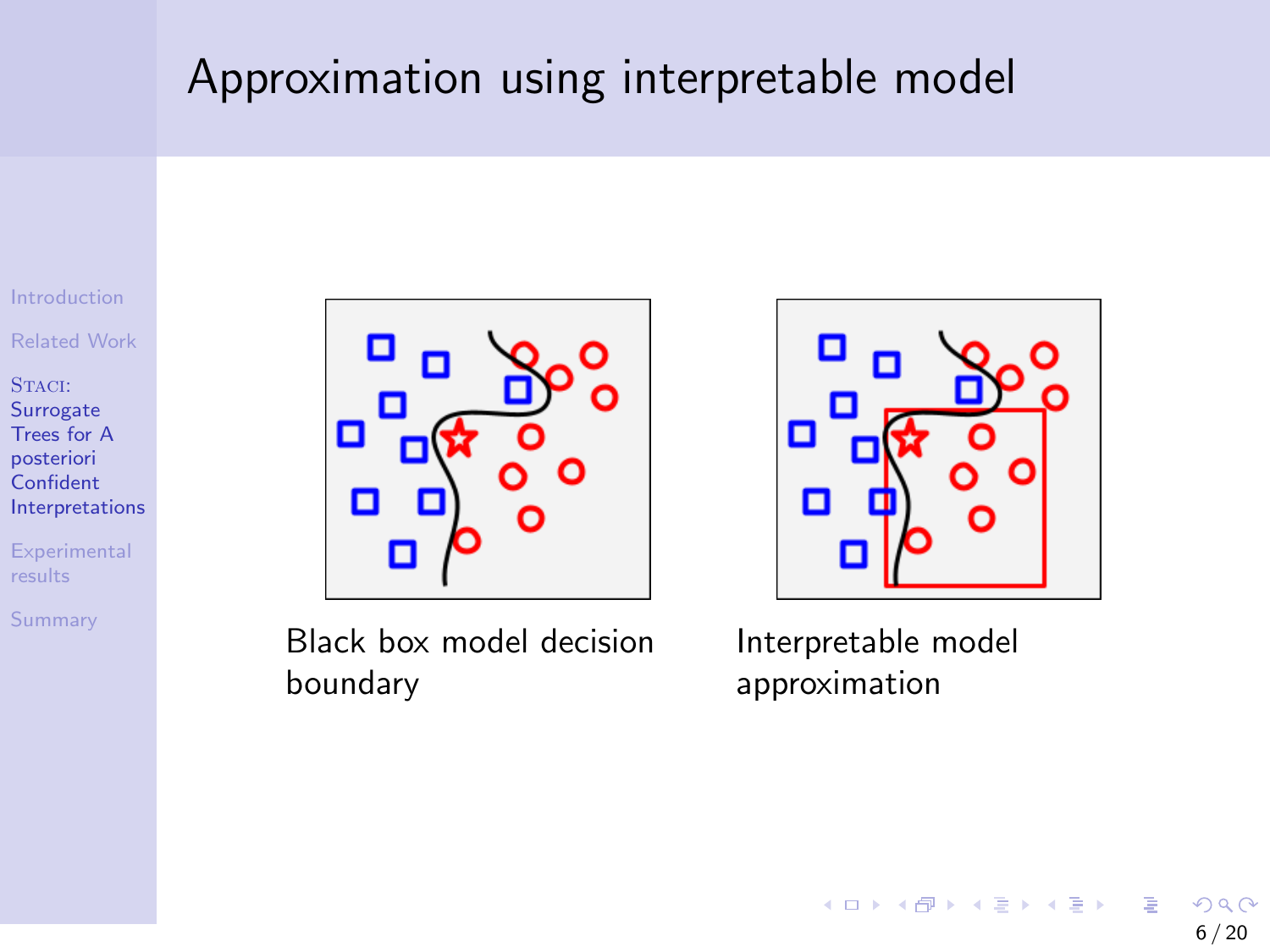### Interpretation



[Related Work](#page-4-0)

STACI: **Surrogate** Trees for A posteriori Confident [Interpretations](#page-6-0)

**[Experimental](#page-12-0)** results

[Summary](#page-18-0)



Interpretation provided by interpretable model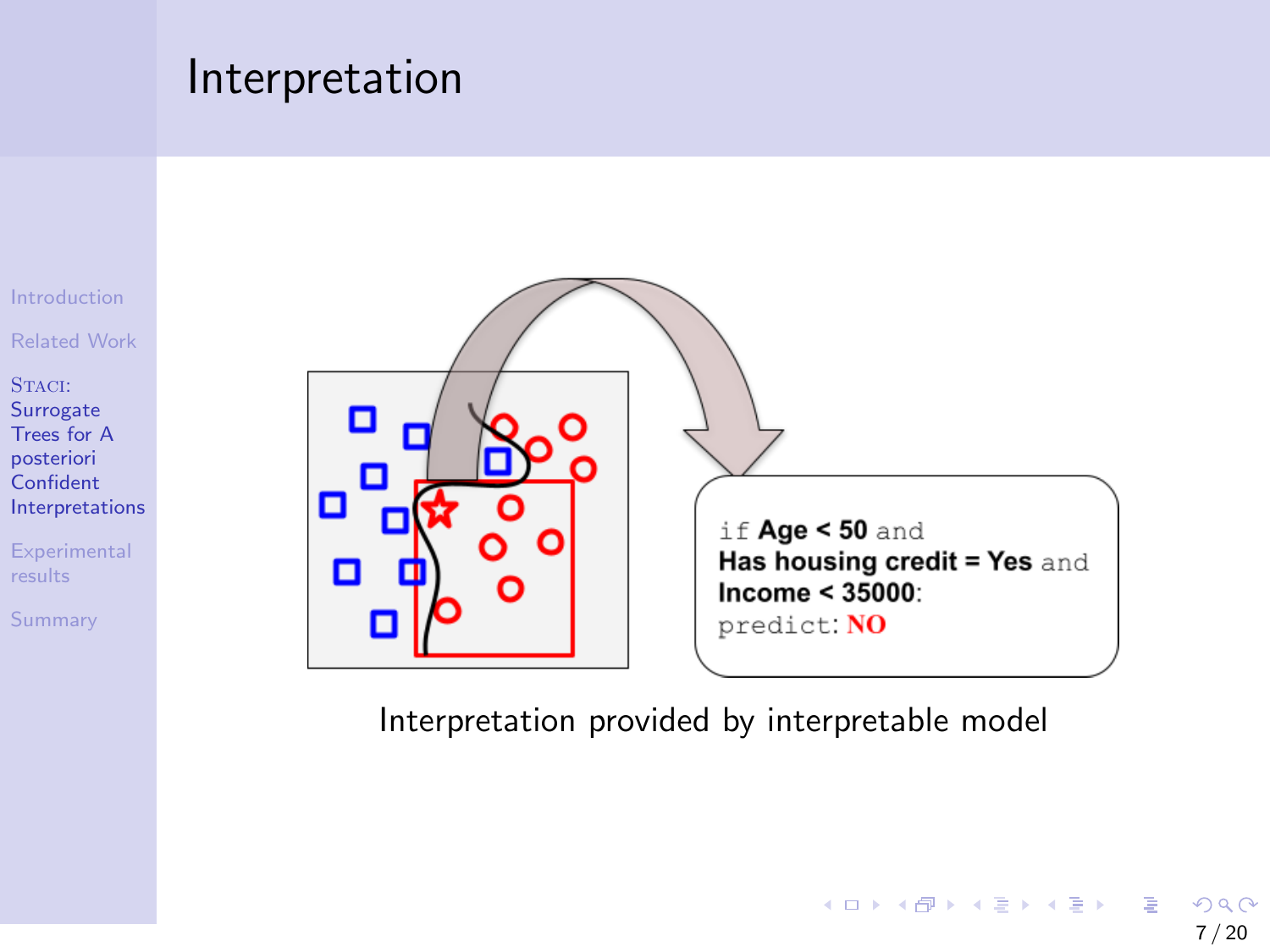# 4 Criteria

First two criteria are common:

- **Complexity** Length of the interpretation
	- Fidelity Interpretable model is faithful to the black box model



Complexity **Fidelity** 



[Introduction](#page-1-0) [Related Work](#page-4-0)

STACI: **Surrogate** Trees for A posteriori Confident [Interpretations](#page-6-0)

**[Experimental](#page-12-0)** results

[Summary](#page-18-0)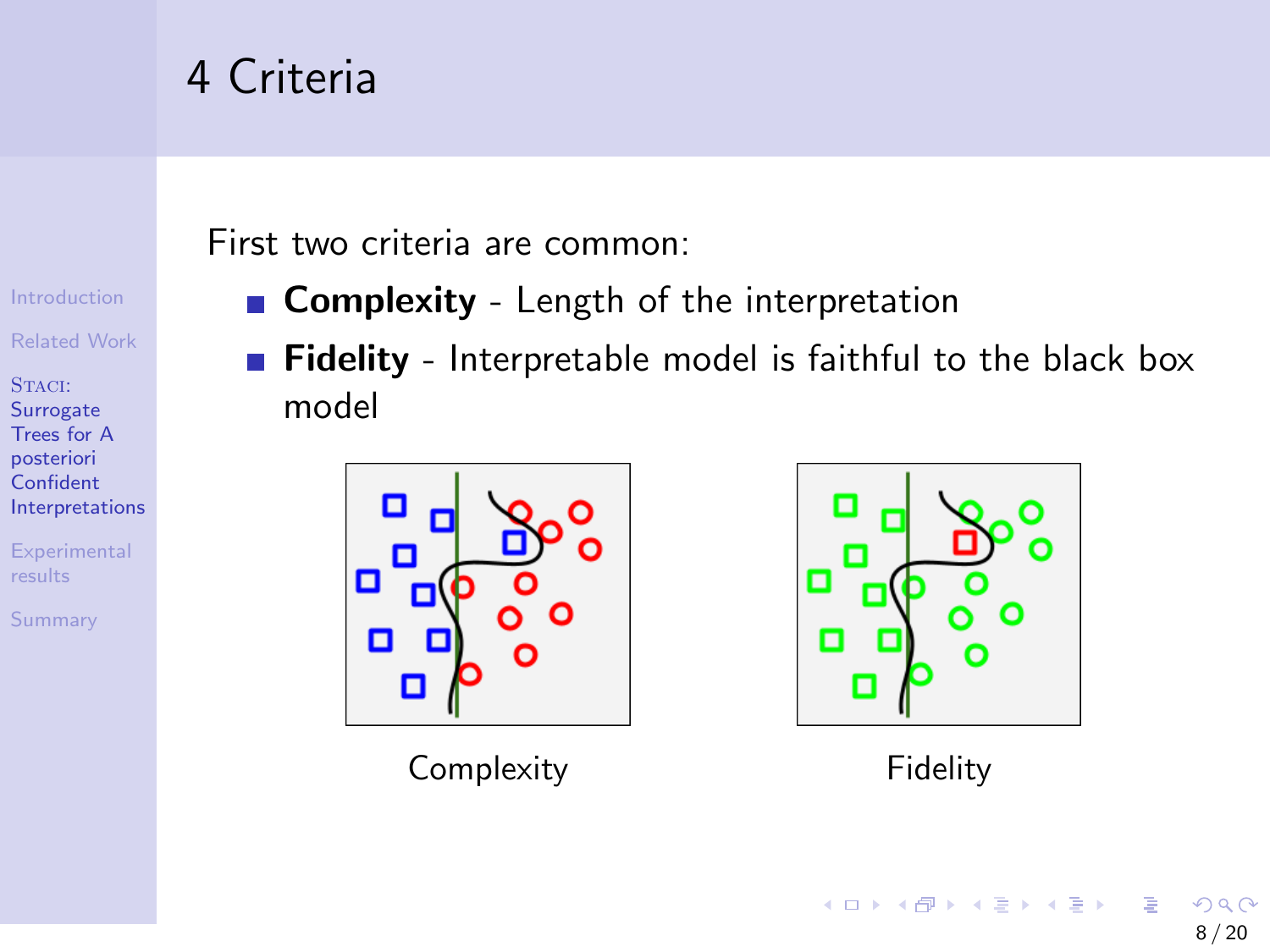# 4 Criteria

We introduce **two new** criteria:

- **Confidence** Interpretation applies on data points of the same class
- Generality Interpretation applies on multiple data points



Confidence Generality



[Introduction](#page-1-0) [Related Work](#page-4-0)

STACI: **Surrogate** Trees for A posteriori Confident [Interpretations](#page-6-0)

**[Experimental](#page-12-0)** results

[Summary](#page-18-0)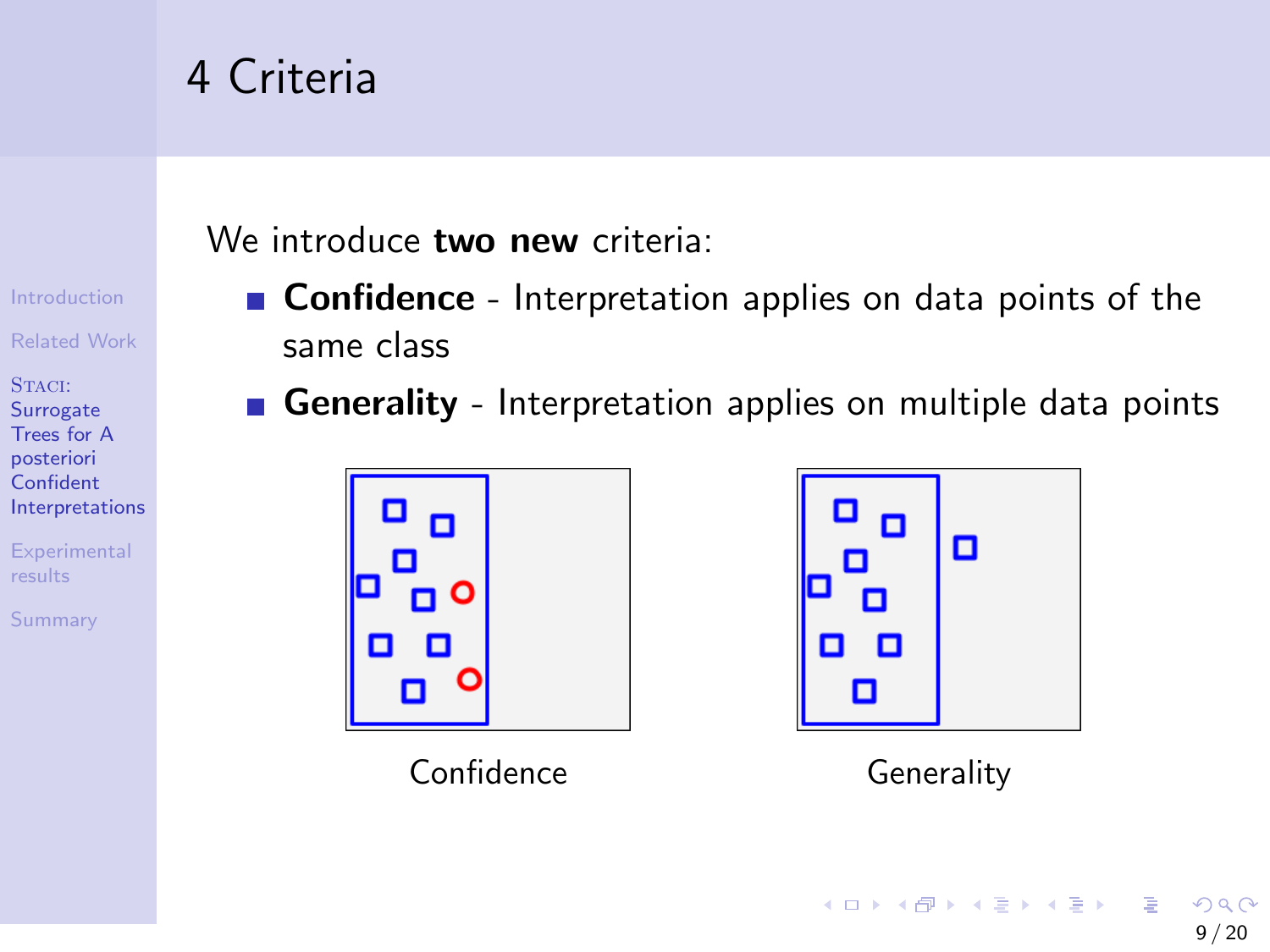# The main idea

[Introduction](#page-1-0)

[Related Work](#page-4-0)

STACI: **Surrogate** Trees for A posteriori **Confident** [Interpretations](#page-6-0)

**[Experimental](#page-12-0)** results

[Summary](#page-18-0)



Original black box model







Interpretable model for right class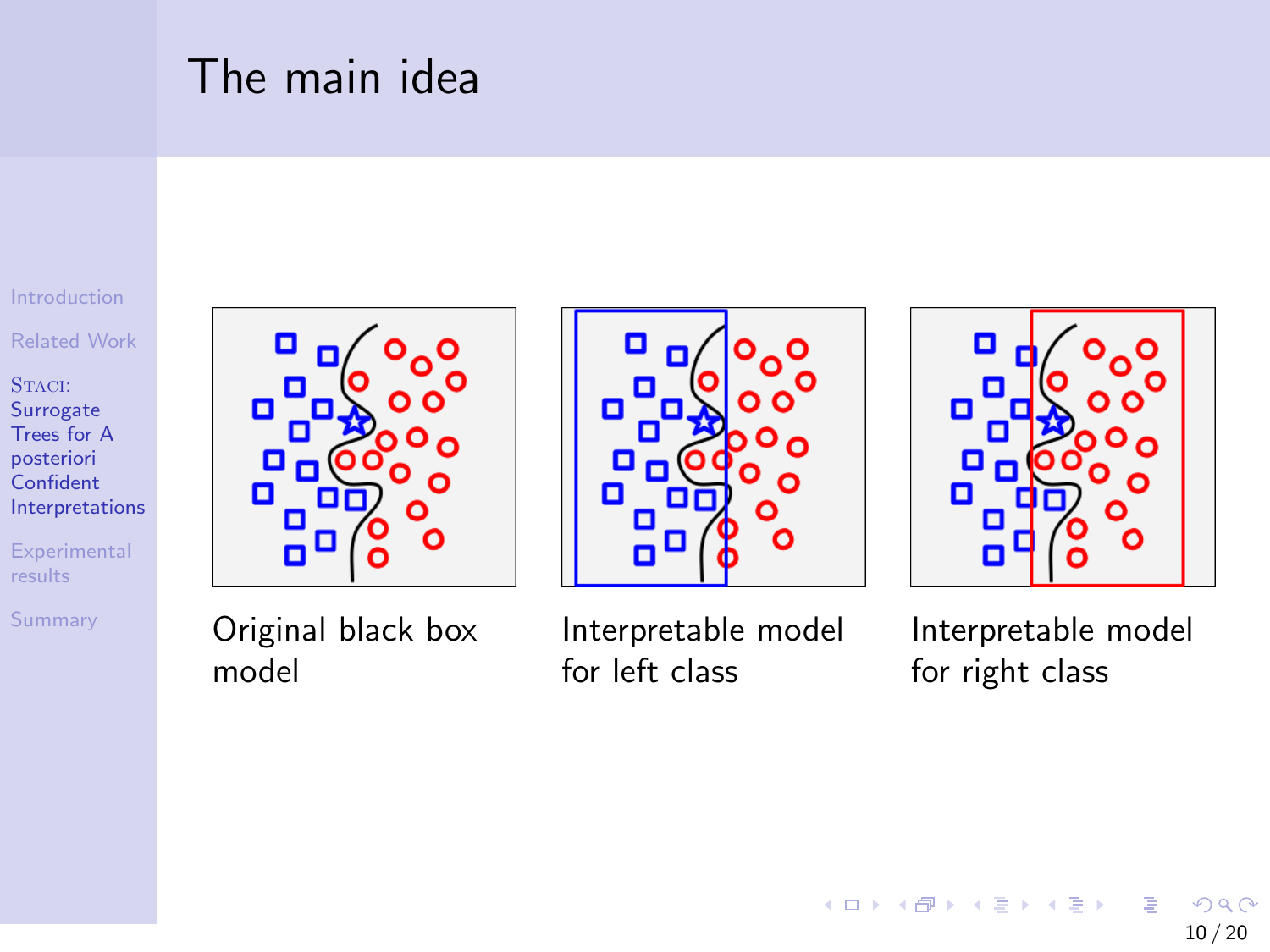# **Training**

[Introduction](#page-1-0)

[Related Work](#page-4-0)

STACI: **Surrogate** Trees for A posteriori Confident [Interpretations](#page-6-0)

**[Experimental](#page-12-0)** results

[Summary](#page-18-0)

- Decision tree as interpretable model
- **Complexity** Define the maximal length of the interpretation
- **Fidelity** Label training data using the black box model
- Use  $F1$  measure as a metric for deciding a split:
	- $\blacksquare$  Confidence  $\leftrightarrow$  Precision
	- Generality  $\leftrightarrow$  Recall



11 / 20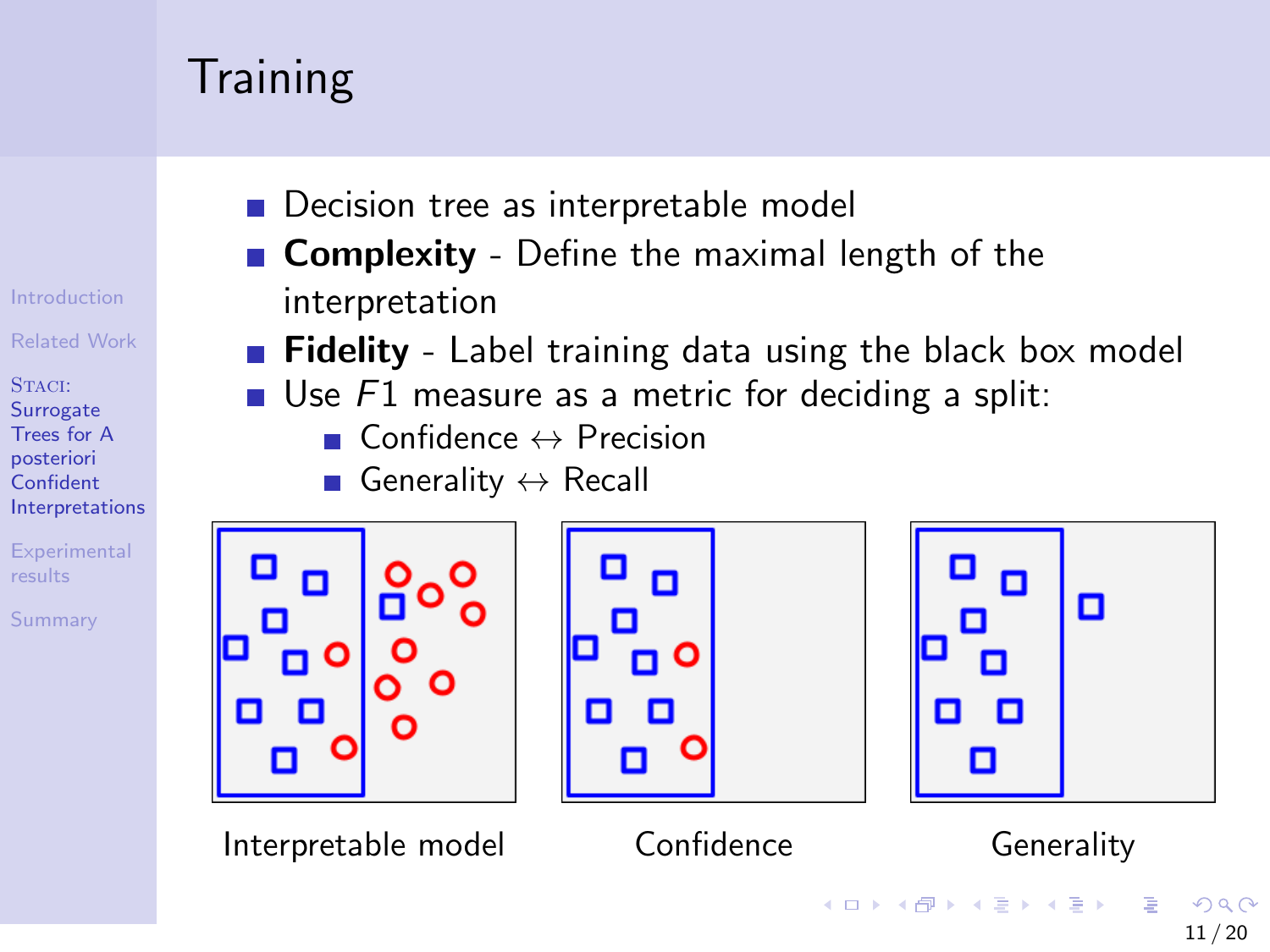# <span id="page-12-0"></span>Fidelity

[Introduction](#page-1-0)

[Related Work](#page-4-0)

STACI: Surrogate Trees for A posteriori Confident [Interpretations](#page-6-0)

[Experimental](#page-12-0) results

[Summary](#page-18-0)

#### Table: Fidelity (%) with NN as black box model

| Dataset         | DTF   | SBRL  | I IMF | CART  | STACI' | <b>STACI</b> |
|-----------------|-------|-------|-------|-------|--------|--------------|
| <b>Heart</b>    | 87.34 | 85.88 | 84.84 | 80.97 | 79.68  | 84.84        |
| <b>Breast</b>   | 94.93 | 91.57 | 87.28 | 89.65 | 91.05  | 93.16        |
| <b>Diabetes</b> | 80.58 | 83.38 | 71.49 | 75.19 | 76.23  | 84.55        |
| Voting          | 95.91 | 94.55 | 95.34 | 95.34 | 94.55  | 95.00        |
| Sick            | 97.88 | 97.25 | 75.36 | 96.66 | 97.79  | 98.46        |
| Hypo.           | 96.39 | 97.88 | 94.32 | 98.99 | 98.45  | 99.31        |
| Adult           | 92.35 | 93.88 | 87.56 | 73.53 | 98.23  | 99.58        |
| Wine            | 91.11 | N/A   | 52.78 | 66.67 | 86.67  | 97.78        |
| Derma.          | 94.86 | N/A   | 82.70 | 80.28 | 95.28  | 96.11        |
| Vehicle         | 74.47 | N/A   | 54.71 | 69.06 | 68.24  | 86.35        |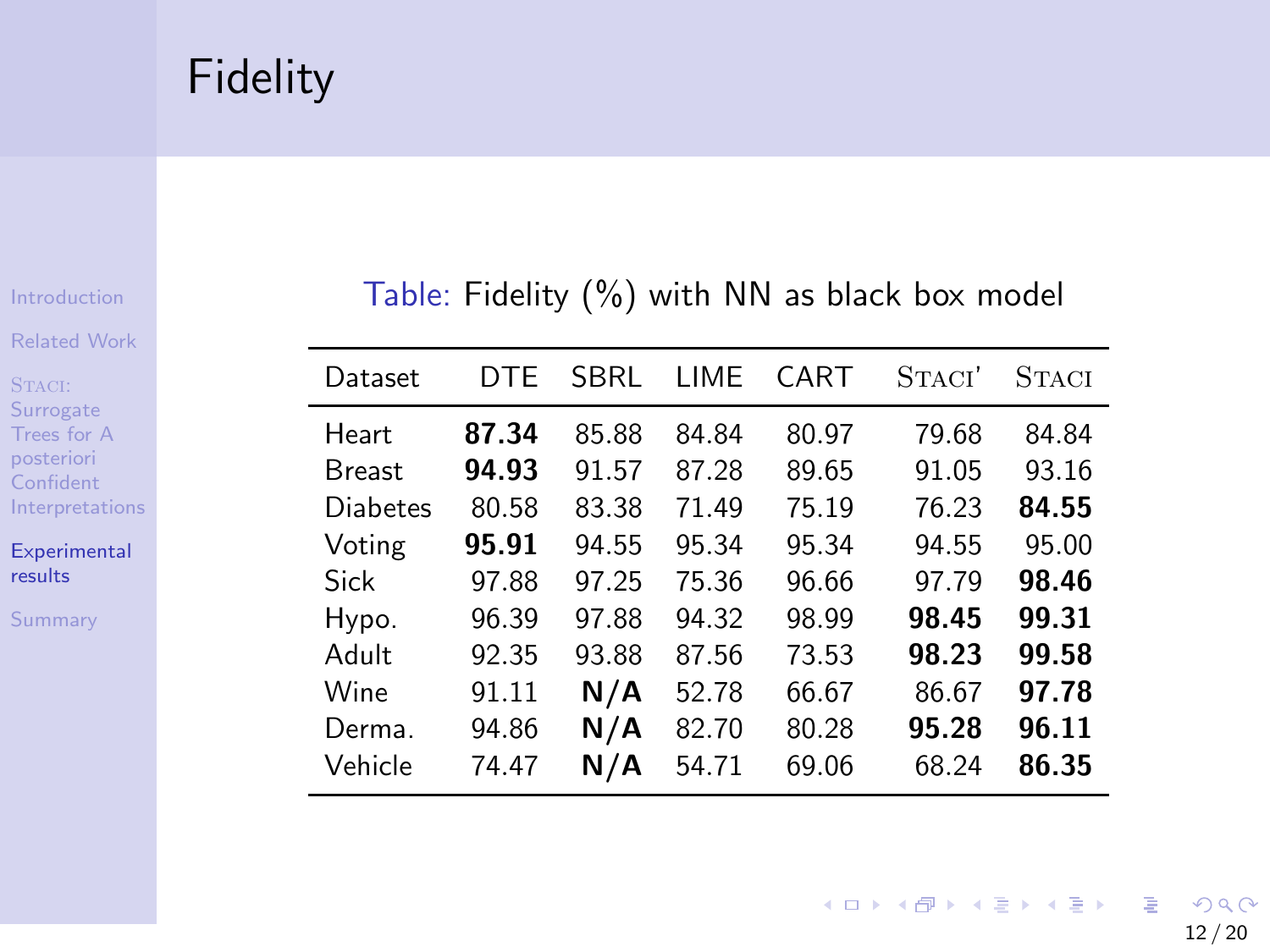## **Complexity**

#### [Introduction](#page-1-0)

[Related Work](#page-4-0)

STACI: Surrogate Trees for A posteriori Confident [Interpretations](#page-6-0)

#### [Experimental](#page-12-0) results

[Summary](#page-18-0)

#### Table: Average Complexity

| Dataset         | Black     | <b>DTE</b> | <b>SBRL</b> | LIME | CART | <b>STACI</b> |
|-----------------|-----------|------------|-------------|------|------|--------------|
| Heart           | <b>NN</b> | 3.15       | 3.90        | 3    | 3    | 2.89         |
|                 | <b>RF</b> | 3.11       | 2.29        | 4    | 4    | 3.28         |
| Breast          | <b>NN</b> | 2.88       | 4.20        | 3    | 3    | 1.9          |
|                 | <b>RF</b> | 3.18       | 6.16        | 4    | 4    | 2.88         |
| <b>Diabetes</b> | <b>NN</b> | 2.89       | 5.78        | 3    | 3    | 1.49         |
|                 | <b>RF</b> | 2.75       | 7.21        | 4    | 4    | 1.85         |
| Voting          | <b>NN</b> | 3.11       | 1.57        | 3    | 3    | 1.58         |
|                 | <b>RF</b> | 3.00       | 1.63        | 3    | 3    | 1.69         |
| Sick            | <b>NN</b> | 2.40       | 3.64        | 3    | 3    | 1.40         |
|                 | <b>RF</b> | 2.25       | 3.77        | 3    | 3    | 2.07         |
|                 | <b>NN</b> | 2.58       | 4.50        | 3    | 3    | 1.20         |
| Hypo.           | <b>RF</b> | 2.16       | 4.78        | 3    | 3    | 1.09         |
| Adult           | <b>NN</b> | 3.25       | 8.49        | 4    | 4    | 1.87         |
|                 | <b>RF</b> | 2.75       | 7.22        | 4    | 4    | 1.83         |
|                 | <b>NN</b> | 3.95       | N/A         | 3    | 3    | 2.42         |
| Wine            | <b>RF</b> | 4.29       | N/A         | 4    | 4    | 2.93         |
| Derma.          | <b>NN</b> | 4.91       | N/A         | 3    | 3    | 2.24         |
|                 | <b>RF</b> | 4.85       | N/A         | 4    | 4    | 2.36         |
|                 | <b>NN</b> | 3.99       | N/A         | 3    | 3    | 2.68         |
| Vehicle         | <b>RF</b> | 4.50       | N/A         | 4    | 4    | 2.91         |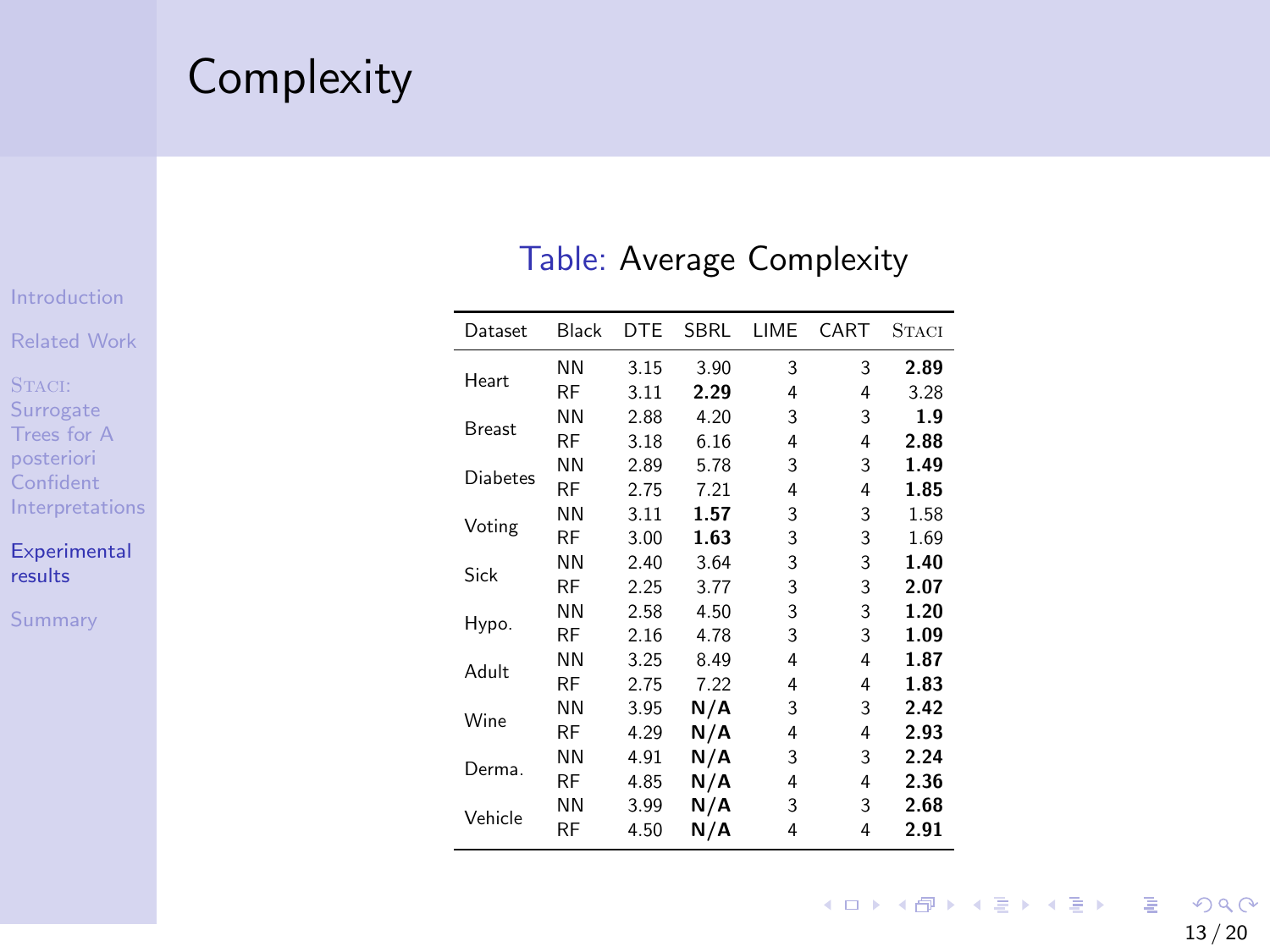## Confidence



э  $2990$ 14 / 20

メロトメ 伊 トメ ミトメ ミト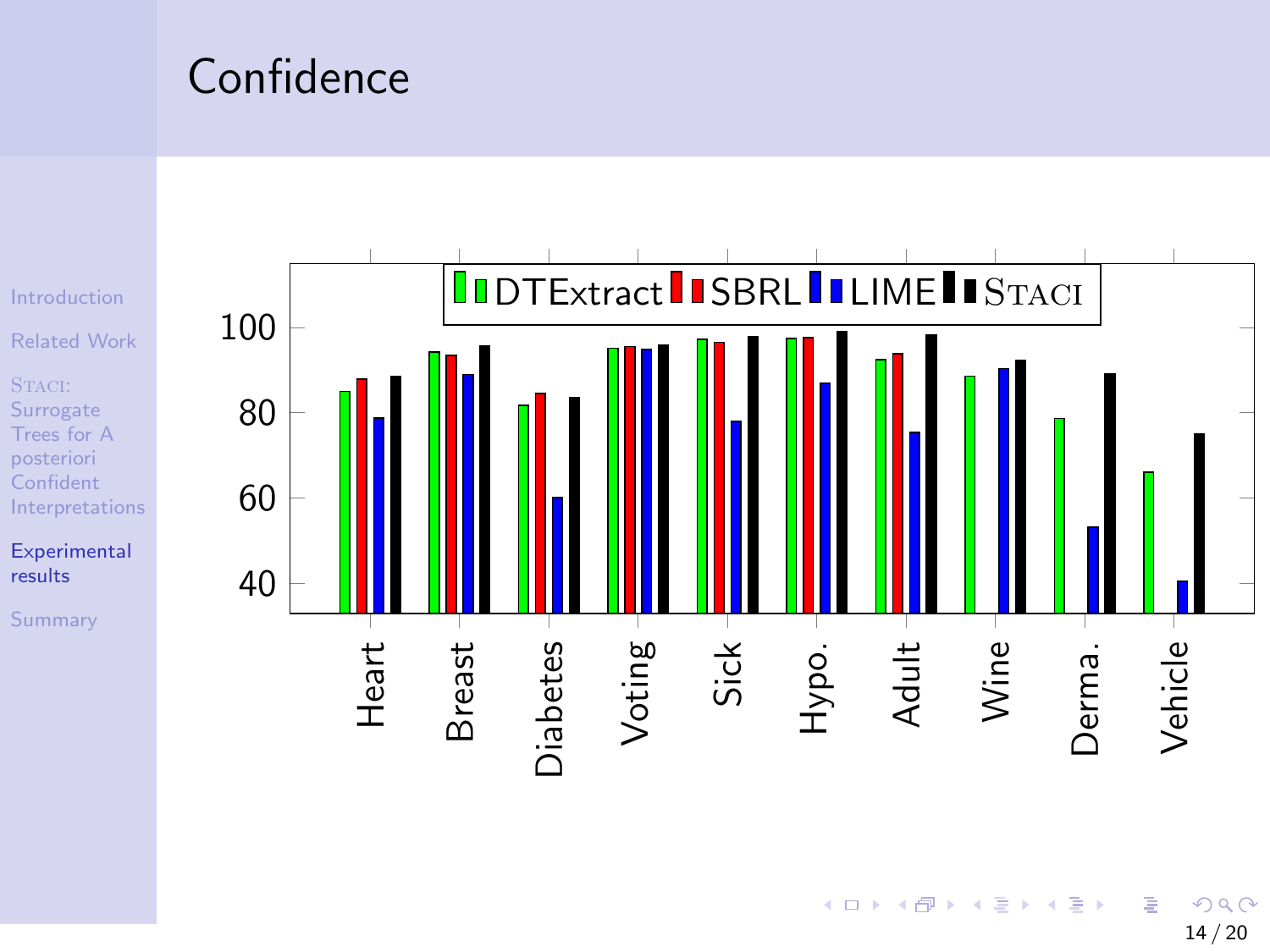## **Generality**

[Introduction](#page-1-0)

[Related Work](#page-4-0)

STACI: Surrogate Trees for A posteriori Confident **[Interpretations](#page-6-0)** 

[Experimental](#page-12-0) results

[Summary](#page-18-0)

### Table: Generality comparison

| Dataset  | Black | <b>DTF</b> | STACI |
|----------|-------|------------|-------|
| Heart    | NN    | 59.21      | 76.63 |
|          | RF    | 58.83      | 68.35 |
| Breast   | NN    | 80.31      | 92.59 |
|          | RF    | 84.82      | 88.67 |
| Diabetes | NN    | 66.92      | 74.47 |
|          | RF    | 64.23      | 71.51 |
| Voting   | NN    | 73.37      | 95.01 |
|          | RF    | 82.14      | 95.15 |
| Sick     | NN    | 94.70      | 94.18 |
|          | RF    | 93.39      | 94.43 |
| Hypo.    | NN    | 89.62      | 97.08 |
|          | RF    | 96.79      | 96.62 |
| Adult    | NN    | 92.06      | 95.53 |
|          | RF    | 92.25      | 73.84 |
| Wine     | NN    | 77.03      | 86.67 |
|          | RF    | 79.51      | 85.12 |
| Derma.   | NN    | 91.74      | 91.33 |
|          | RF    | 91.54      | 91.54 |
| Vehicle  | NN    | 53.98      | 68.70 |
|          | RF    | 46.16      | 55.54 |

イロト イ団 トイミト イミト  $E = \Omega Q$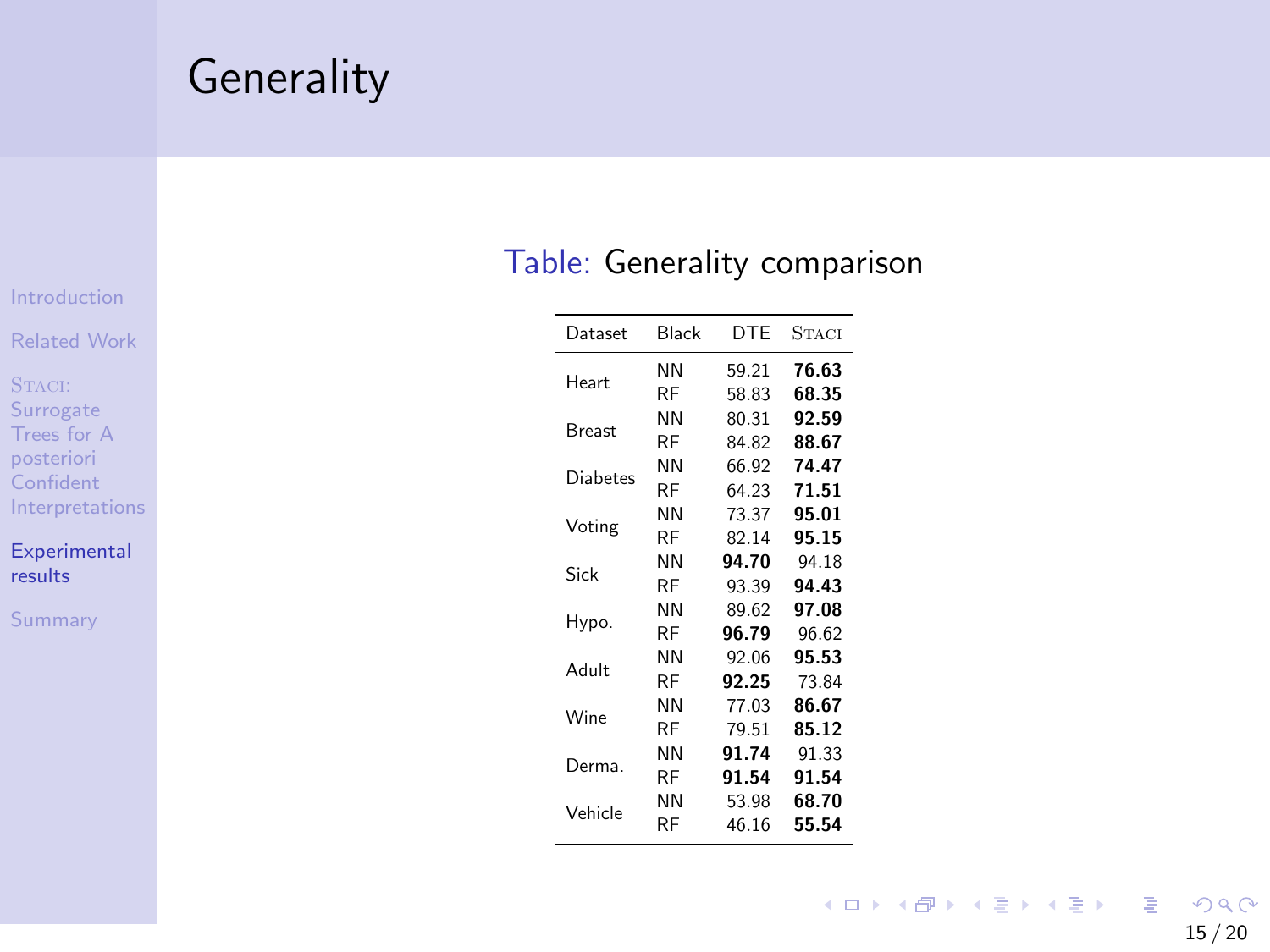## Interpretation example

[Introduction](#page-1-0)

[Related Work](#page-4-0)

STACI: Surrogate Trees for A posteriori Confident [Interpretations](#page-6-0)

[Experimental](#page-12-0) results

[Summary](#page-18-0)

| The datapoint                                              |      |  |  |  |  |  |  |
|------------------------------------------------------------|------|--|--|--|--|--|--|
| Pregnancies                                                | 5    |  |  |  |  |  |  |
| Glucose                                                    | 166  |  |  |  |  |  |  |
| Blood pressure                                             | 72   |  |  |  |  |  |  |
| Skin thickness                                             | 19   |  |  |  |  |  |  |
| Insulin                                                    | 175  |  |  |  |  |  |  |
| BMI                                                        | 25.8 |  |  |  |  |  |  |
| Diabetes pedigree                                          | 0.59 |  |  |  |  |  |  |
| Age                                                        | 51   |  |  |  |  |  |  |
| is classified as diabetic. It has these characteristics:   |      |  |  |  |  |  |  |
| Glucose $>$ 154, Insulin $>$ 145, Age $>$ 30               |      |  |  |  |  |  |  |
| There are 37 other data points with these characteristics, |      |  |  |  |  |  |  |
| and 94.59% of them are also classified as diabetic.        |      |  |  |  |  |  |  |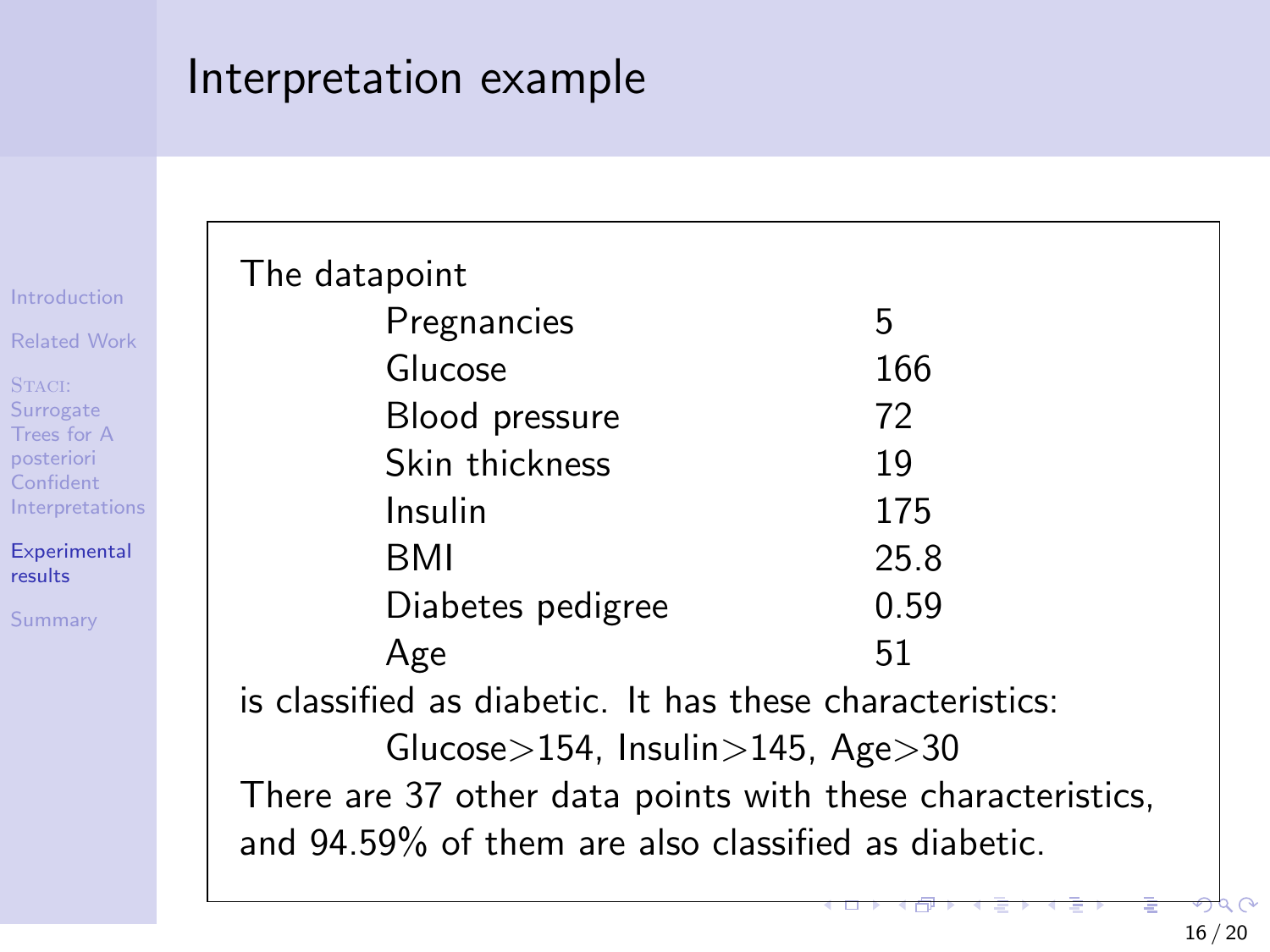# User study

|                                                  |                          | System                                   | Confidence(%) |                         | Generality $(\% )$ |                                     | Length               | Average Rating  |                      |
|--------------------------------------------------|--------------------------|------------------------------------------|---------------|-------------------------|--------------------|-------------------------------------|----------------------|-----------------|----------------------|
| Introduction                                     |                          | <b>DTExtract</b><br>LIME<br><b>STACI</b> |               | 76.61<br>59.18<br>85.23 |                    | 74.68<br>0.41 <sup>1</sup><br>42.42 | 1.16<br>1.86<br>2.52 |                 | 3.12<br>1.93<br>3.91 |
| <b>Related Work</b>                              |                          |                                          |               |                         |                    |                                     |                      |                 |                      |
| STACI:<br>Surrogate<br>Trees for A<br>posteriori |                          |                                          | Confidence    |                         |                    |                                     |                      | 36.27           |                      |
| Confident<br>Interpretations                     |                          |                                          | Generality    |                         |                    |                                     | 27.45                |                 |                      |
| <b>Experimental</b><br>results                   |                          | More Features                            |               |                         |                    | 17.65                               |                      |                 |                      |
| Summary                                          |                          |                                          | Importance    |                         | 10.78              |                                     |                      |                 |                      |
|                                                  |                          | Less Features                            |               |                         | 5.88               |                                     |                      |                 |                      |
|                                                  |                          |                                          | None -        | 1.96                    |                    |                                     |                      |                 |                      |
|                                                  |                          |                                          | 0             |                         | 10                 | 20                                  | 30                   | 40              | 50                   |
|                                                  |                          |                                          |               |                         |                    | Percentage %                        |                      |                 |                      |
|                                                  | <sup>1</sup> Local Model |                                          |               |                         |                    |                                     |                      | イロト イ押ト イヨト イヨト |                      |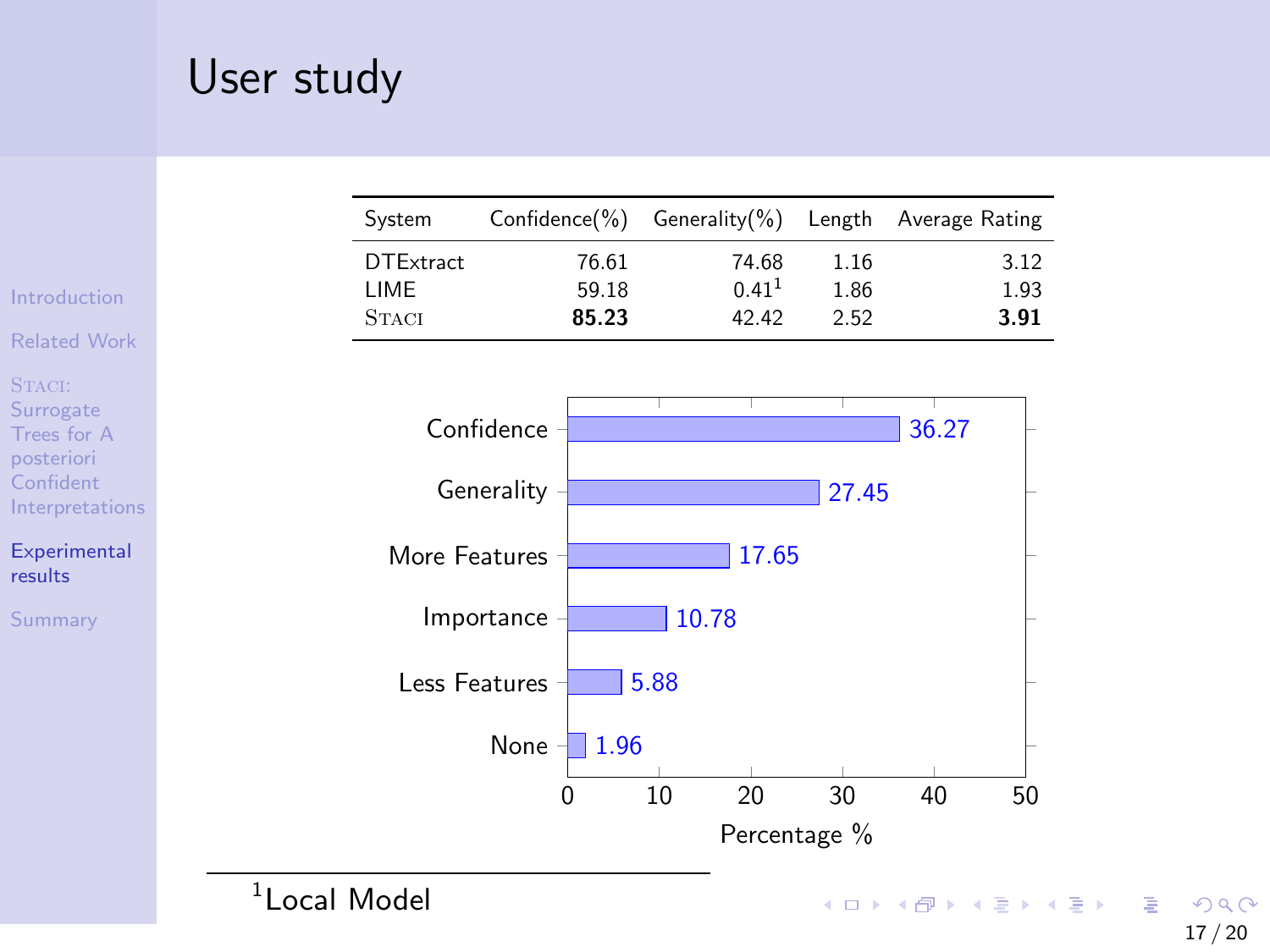# <span id="page-18-0"></span>STACI: Surrogate Trees for A posteriori Confident Interpretations

[Introduction](#page-1-0)

[Related Work](#page-4-0)

STACI: **Surrogate** Trees for A posteriori Confident [Interpretations](#page-6-0)

**[Experimental](#page-12-0)** results

[Summary](#page-18-0)

### Summary:

- $\blacksquare$  Train one decision tree per class using F1 as a metric for a split
- **Provide: confident, general and simple interpretations**

### Future works:

Remove the need for the user defined maximal length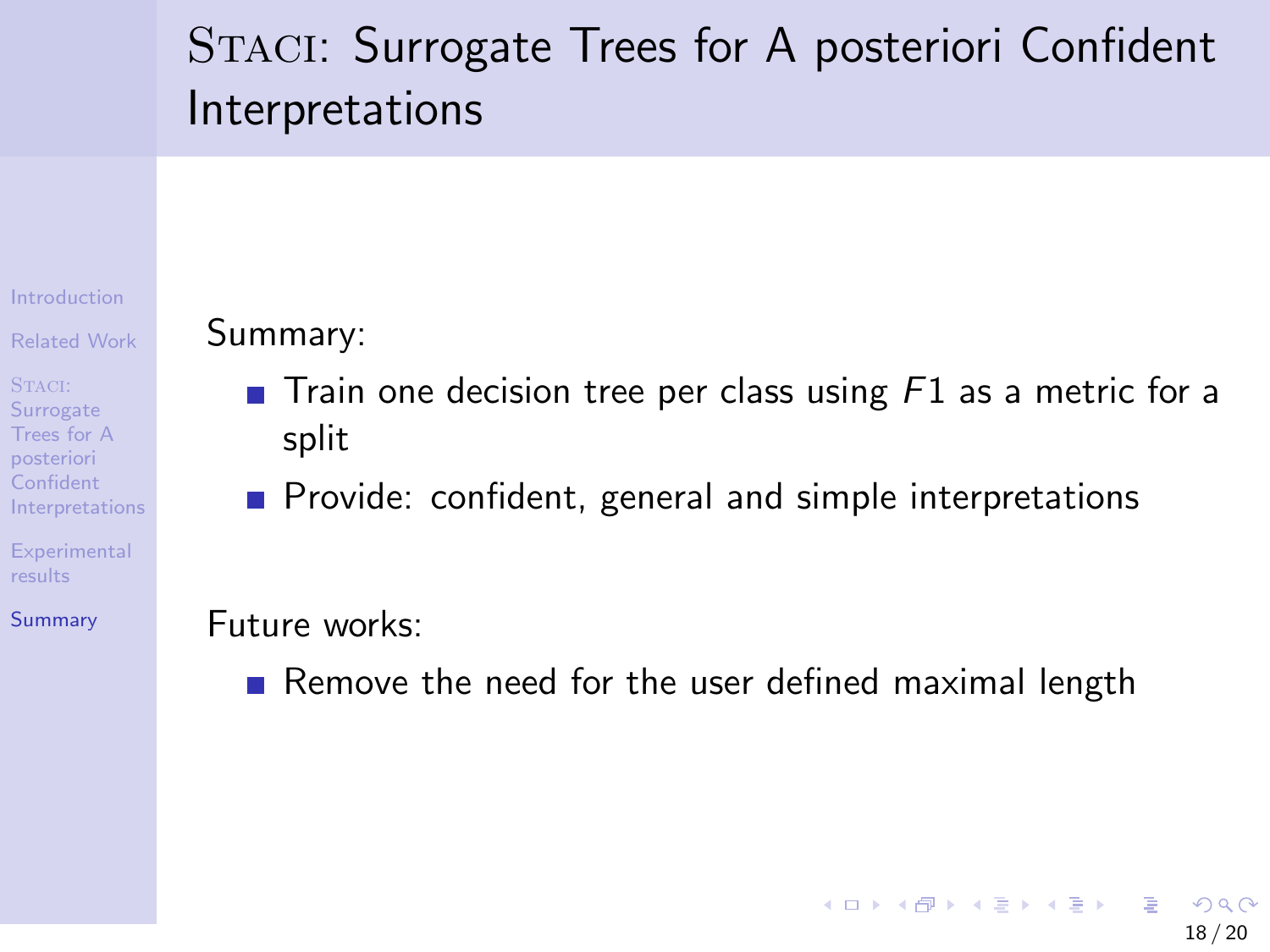#### [Introduction](#page-1-0)

[Related Work](#page-4-0)

STACI: **Surrogate** Trees for A posteriori Confident [Interpretations](#page-6-0)

**[Experimental](#page-12-0)** results

[Summary](#page-18-0)

- <span id="page-19-0"></span>M. T. Ribeiro, S. Singh, and C. Guestrin, "Why should i trust you? – explaining the predictions of any classifier," in SIGKDD, 2016.
- <span id="page-19-2"></span><span id="page-19-1"></span>**E** ——, "Anchors: High-precision model-agnostic explanations," in AAAI, 2018.
	- S. M. Lundberg and S.-I. Lee, "A unified approach to interpreting model predictions," in Advances in neural information processing systems, 2017.

<span id="page-19-3"></span>

M. Craven and J. W. Shavlik, "Extracting tree-structured representations of trained networks," in Advances in neural information processing systems, 1996.